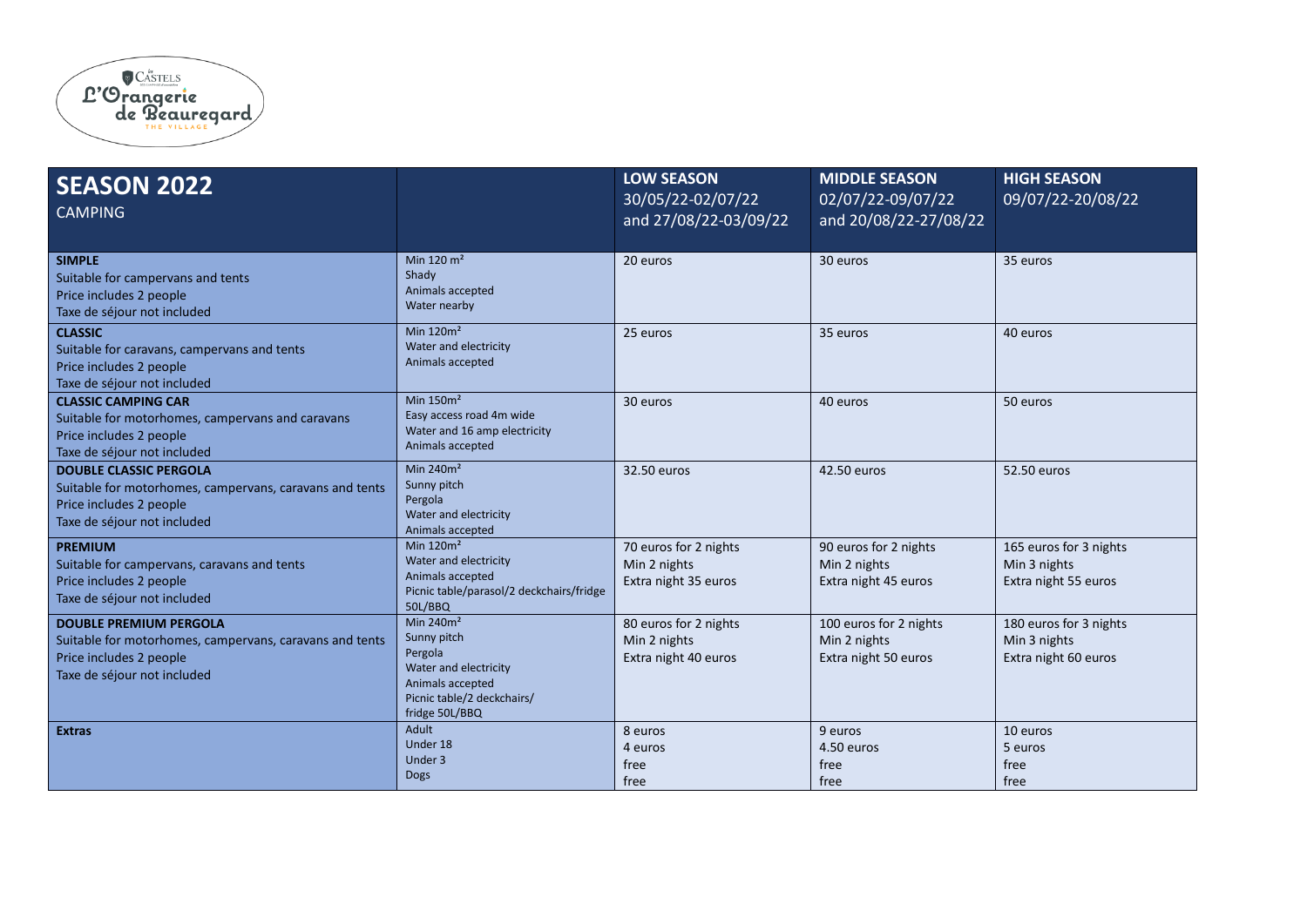

| <b>SEASON 2022</b><br><b>GLAMPING ACCOMMODATION</b>                         |                                                                                                                                                                                                                                          | <b>LOW SEASON</b><br>30/05/22-02/07/22<br>and 27/08/22-03/09/22                          | <b>MIDDLE SEASON</b><br>02/07/22-09/07/22<br>and 20/08/22-27/08/22                        | <b>HIGH SEASON</b><br>09/07/22-20/08/22                                                   |
|-----------------------------------------------------------------------------|------------------------------------------------------------------------------------------------------------------------------------------------------------------------------------------------------------------------------------------|------------------------------------------------------------------------------------------|-------------------------------------------------------------------------------------------|-------------------------------------------------------------------------------------------|
| <b>Glamping Cabin</b><br>Taxe de séjour not included                        | 5 people<br>2 bedrooms<br>1 double bed / 3 single beds<br>Day tent sitting room<br>Electricity/water connection<br>Pergola/Picnic table/ BBQ/Fridge<br>100L/2 deckchairs/equipped<br>camping kitchen<br>Animals accepted                 | 130 euros for 2 nights<br>455 euros for 7 nights<br>Extra night 65 euros<br>Min 2 nights | 170 euros for 2 nights<br>595 euros for 7 nights<br>Extra night 85 euros<br>Min 2 nights  | 345 euros for 3 nights<br>805 euros for 7 nights<br>Extra night 115 euros<br>Min 3 nights |
| <b>Glamping Barrel</b><br>Taxe de séjour not included                       | 4 people<br>1 double bed plus 2 single beds<br>Day tent sitting room<br>Electricity/water connection<br>Pergola/Picnic table/ BBQ/Fridge<br>100L/2 deckchairs/equipped<br>camping kitchen<br>Animals accepted                            | 120 euros for 2 nights<br>420 euros for 7 nights<br>Extra night 60 euros<br>Min 2 nights | 160 euros for 2 nights<br>560 euros for 7 nights<br>Extra night 80 euros<br>Min 2 nights  | 300 euros for 3 nights<br>700 euros for 7 nights<br>Extra night 100 euros<br>Min 3 nights |
| <b>Glamping Barrel with private bathroom</b><br>Taxe de séjour not included | 4 people<br>1 double bed plus 2 single beds<br>Day tent sitting room<br>Electricity/water connection<br>Pergola/Picnic table/ BBQ/Fridge<br>100L/2 deckchairs/equipped<br>camping kitchen<br>Private bathroom nearby<br>Animals accepted | 150 euros for 2 nights<br>525 euros for 7 nights<br>Extra night 75 euros<br>Min 2 nights | 200 euros for 2 nights<br>700 euros for 7 nights<br>Extra night 100 euros<br>Min 2 nights | 375 euros for 3 nights<br>875 euros for 7 nights<br>Extra night 125 euros<br>Min 3 nights |